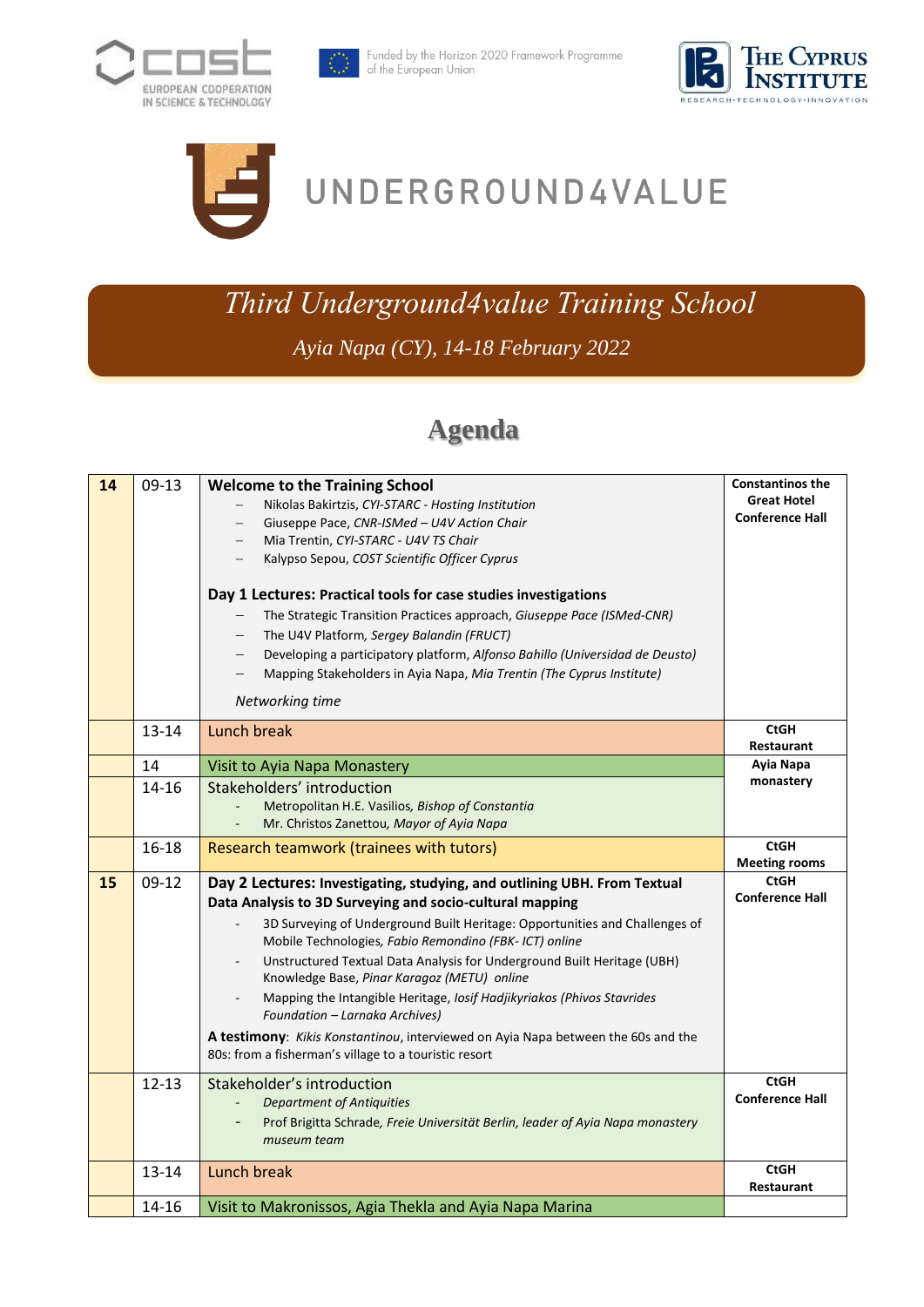



Funded by the Horizon 2020 Framework Programme of the European Union

|    |                    | IN SCIENCE & TECHNOLOGY                                                                                                                                                                                                                                                                                                                                                                                                                                               |                                                               |
|----|--------------------|-----------------------------------------------------------------------------------------------------------------------------------------------------------------------------------------------------------------------------------------------------------------------------------------------------------------------------------------------------------------------------------------------------------------------------------------------------------------------|---------------------------------------------------------------|
|    | $16 - 18$          | Research teamwork (trainees with tutors)                                                                                                                                                                                                                                                                                                                                                                                                                              | <b>CtGH</b><br><b>Meeting rooms</b>                           |
| 16 | $09-12$            | Day 3 Lectures: Strategic thinking and planning<br>Informal Planning Strategies for Underground Built Heritage, Carlos Smaniotto<br>Costa (Lusófona University)<br>New Museology and Design Thinking Methodology, Tony Cassar (Heritage<br>Malta)<br>Decision-making process: Values and statement of significance, Shirley Cefai<br>(University of Malta)                                                                                                            | <b>CtGH</b><br><b>Conference Hall</b>                         |
|    | $12 - 13$          | Stakeholder's Introduction<br>Cyprus Sustainable Tourism Initiative<br><b>Famagusta Region Tourism Board</b>                                                                                                                                                                                                                                                                                                                                                          | <b>CtGH</b><br><b>Conference Hall</b>                         |
|    | 13-14              | Lunch break                                                                                                                                                                                                                                                                                                                                                                                                                                                           | <b>CtGH</b><br><b>Restaurant</b>                              |
|    | 14-16              | Visit to Cape Greco natural Park and Visitors InfoPoint                                                                                                                                                                                                                                                                                                                                                                                                               |                                                               |
|    | $16 - 18$          | Research teamwork (trainees with tutors)                                                                                                                                                                                                                                                                                                                                                                                                                              | <b>CtGH</b>                                                   |
| 17 | $09-13$            | Day 4 Lectures: UBH between ecological landscape and archaeological<br>sites<br>Ayia Napa Historical and Archaeological landscape, Nikolas Bakirtzis, Polina<br>Chrystofi<br>UBH and the hermits of Cyprus 'the island of saints', Nasso Crysochou<br>UBH and cultural Landscape, Rita Occhiuto (Liege University)<br>Managing Archaeological Sites: preventing risks and promoting digitalisation,<br>Szabolcs Czifra (Hungarian National Museum)<br>Networking time | <b>Meeting rooms</b><br><b>CtGH</b><br><b>Conference Hall</b> |
|    | $13 - 14$          | Lunch break                                                                                                                                                                                                                                                                                                                                                                                                                                                           | <b>CtGH</b><br>Restaurant                                     |
|    | 14-18              | Research teamwork (trainees with tutors)                                                                                                                                                                                                                                                                                                                                                                                                                              | <b>CtGH</b><br><b>Meeting rooms</b>                           |
| 18 | $10:00 -$<br>12:00 | Presentation of the teamwork (trainees with tutors) and jury voting                                                                                                                                                                                                                                                                                                                                                                                                   | <b>CtGH</b><br><b>Conference Hall</b>                         |
|    | $12:00 -$<br>12:30 | Certificates ceremony                                                                                                                                                                                                                                                                                                                                                                                                                                                 |                                                               |
|    | $12:30 -$<br>13.00 | Farewell                                                                                                                                                                                                                                                                                                                                                                                                                                                              |                                                               |

#### The Tutors

*María Murillo Romero* (University of Basque Country) *Tommasina Pianese* (ISMed-CNR) *Tatiana Ruchinskaya* (TVR Design Consultancy) *María del Carmen Solano Baez*  (Observatorio de Desarrollo Rural, Local y Empleo) *Lola Vico Lopez* (Sotterranei di Roma Ricerca APS)

#### Local Organiser

Cyprus Institute, Science and Technology in Archaeology and Culture Research Center (STARC), Nicosia (CY)

#### Ayia Napa Training School Management

Mia Trentin (CY) (Training School Coordinator) Giuseppe Pace (IT) Iosif Hadjikyriakos (CY) Valentina Vassallo (CY) Training School

#### Scientific Board

Alfonso Bahillo (ES) Shirley Cafai (MT) Iosif Hadjikyriakos (CY) Pinar Karagoz (TR) Zili Li (IE) Ernesto Marcheggiani (IT) Susana Martinez-Rodriguez (ES) Giuseppe Pace (IT) Tatjana Pivac (RS) Tatiana Ruchinskaya (UK) Renata Salvarani (IT) Brigitta Schrade (DE) Carlos Smaniotto Costa (PT) Mia Trentin (CY) Metropolitan H.E. Vasilios (CY) Lola Vico (IT) Christos Zannettos (CY)